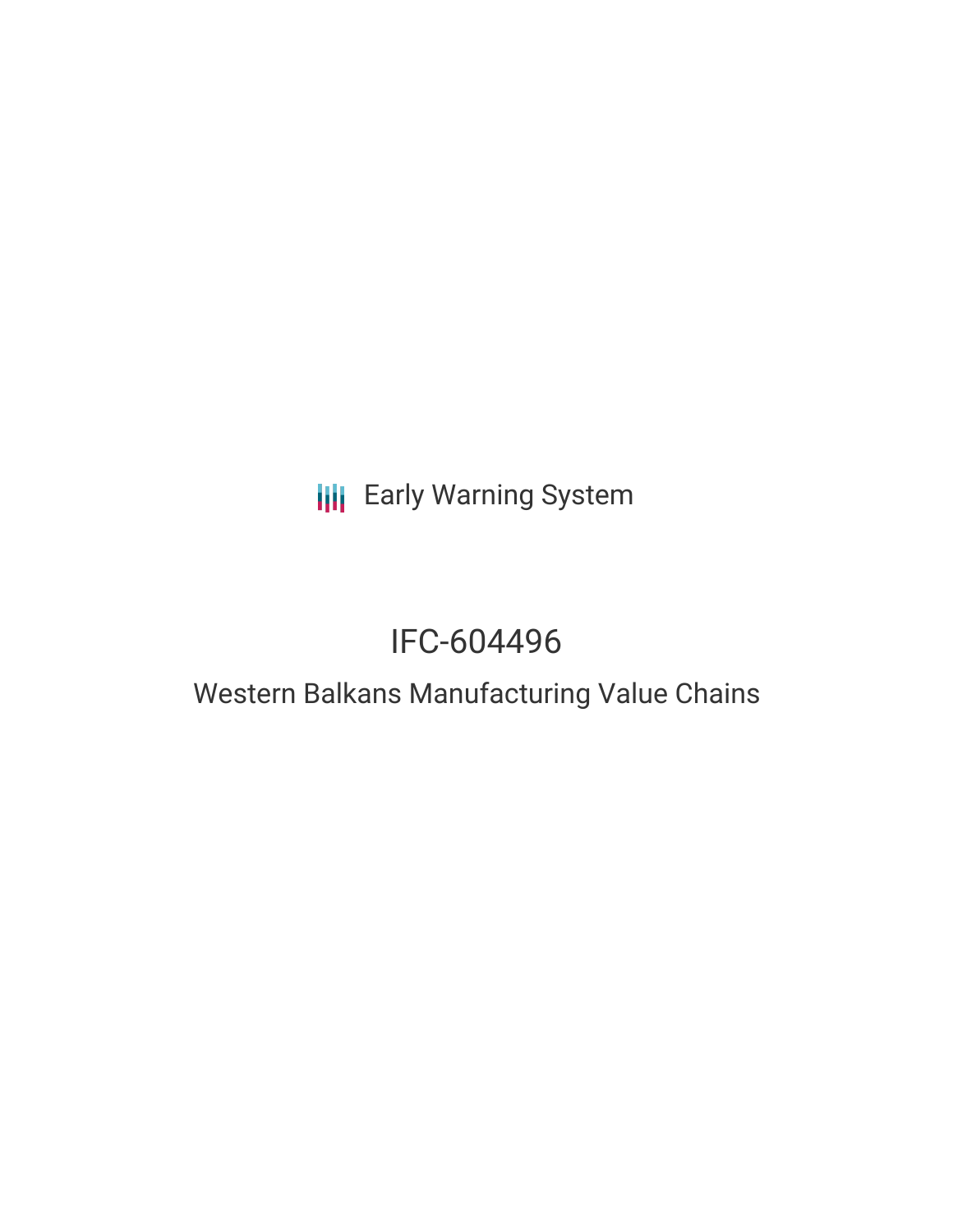

#### **Quick Facts**

| <b>Countries</b>               | Kosovo, Macedonia, Serbia                |
|--------------------------------|------------------------------------------|
| <b>Financial Institutions</b>  | International Finance Corporation (IFC)  |
| <b>Status</b>                  | Approved                                 |
| <b>Bank Risk Rating</b>        | U                                        |
| <b>Voting Date</b>             | 2021-01-20                               |
| <b>Sectors</b>                 | Education and Health, Industry and Trade |
| Investment Type(s)             | <b>Advisory Services</b>                 |
| <b>Investment Amount (USD)</b> | $$3.50$ million                          |
|                                |                                          |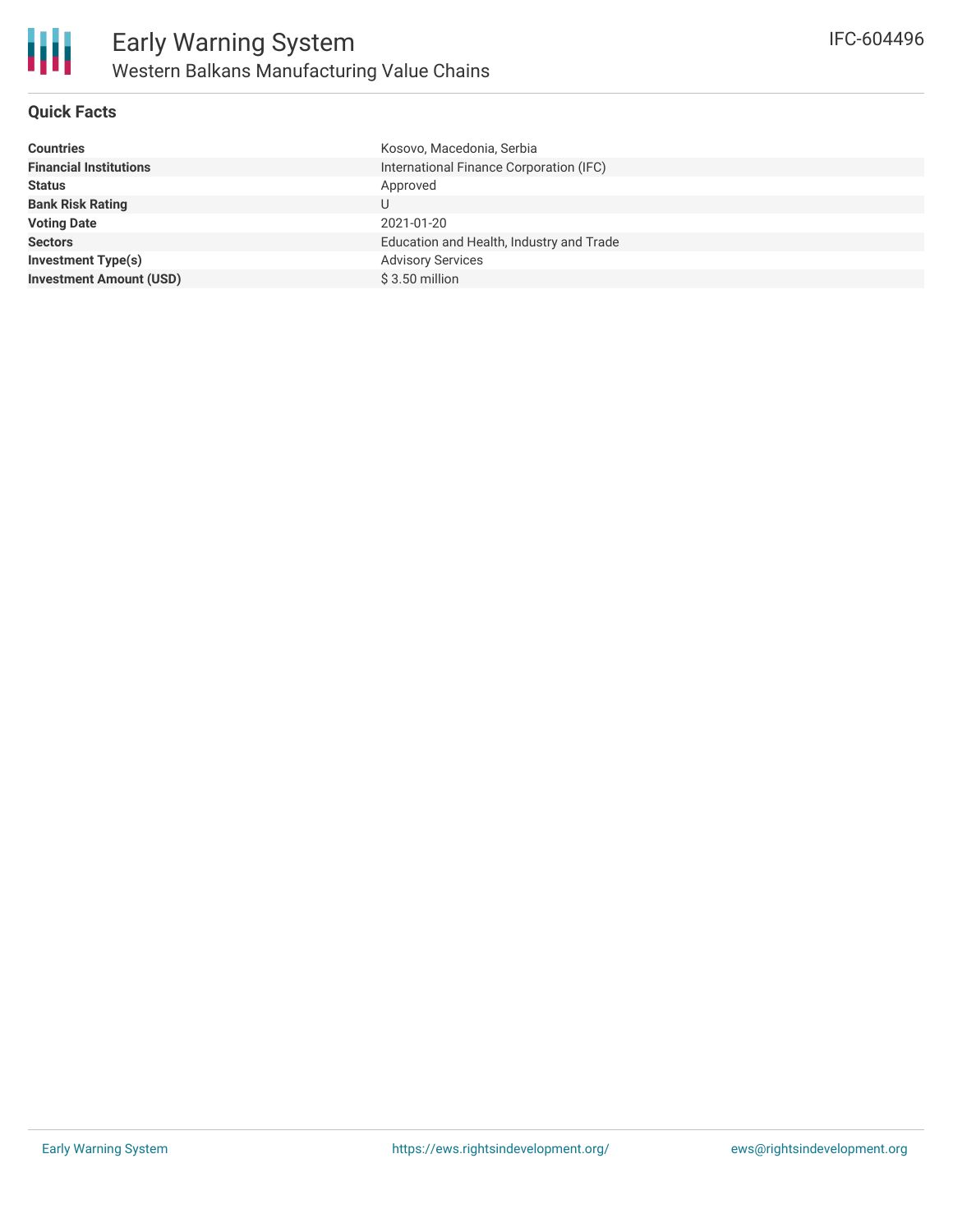

#### **Project Description**

The project goal is to improve the integration of the Western Balkans (WB) manufacturing firms into intra-regional and European value chains. This will be achieved by a) increasing connectedness of local manufacturing firms to offtakers and FDIs in WB and Eurozone through a match-making platform, b) strengthening local manufacturing capabilities to qualify for offtakers and FDIs through private and public sector initiatives, and c) improving enabling environment, including working on regulatory issues and facilitation of access to finance.

The project is designed specifically as a sub-regional project focusing on Serbia, Republic of North Macedonia and Kosovo. The project will also aid to the recovery efforts in post-COVID 19 situation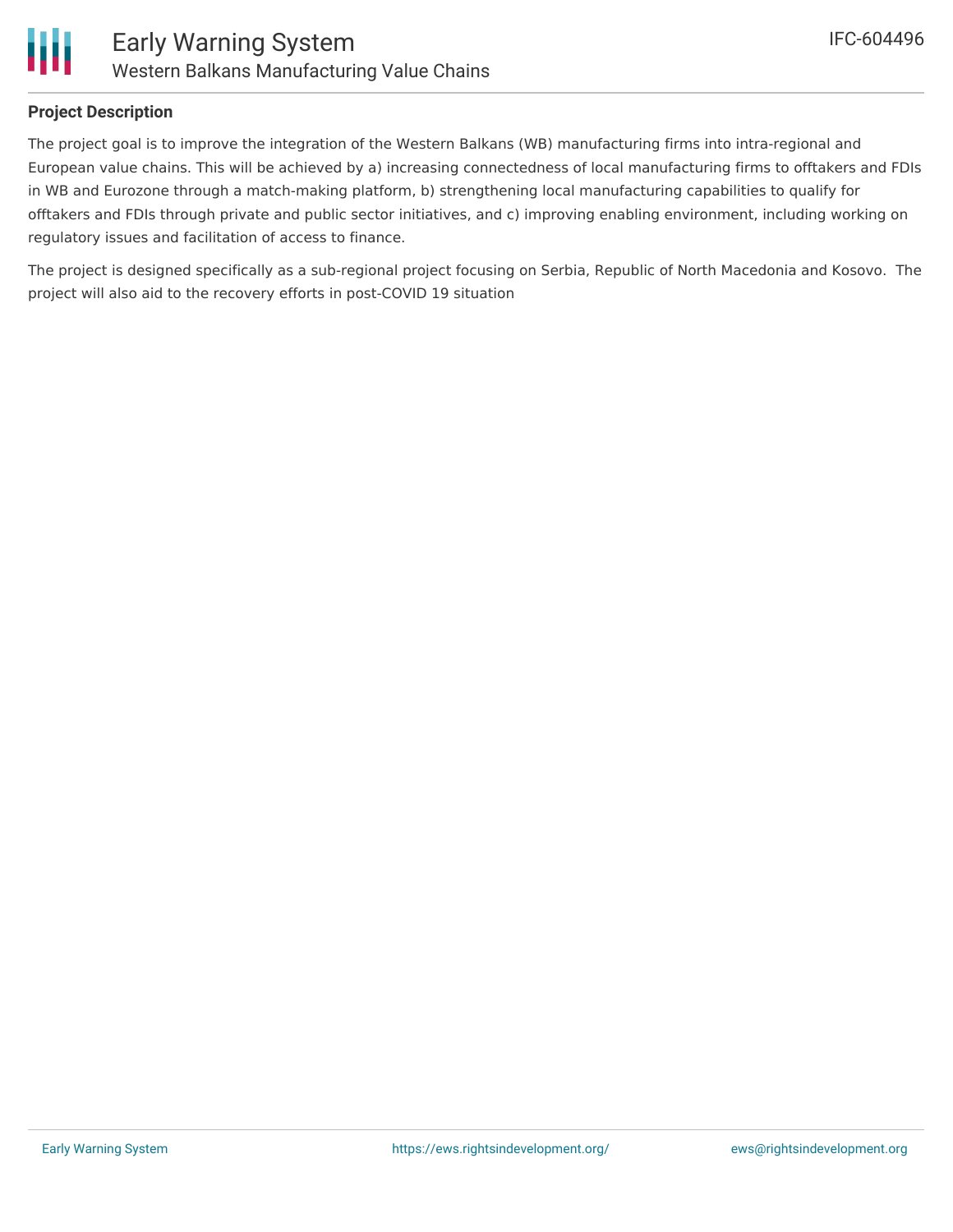

#### **Investment Description**

• International Finance Corporation (IFC)